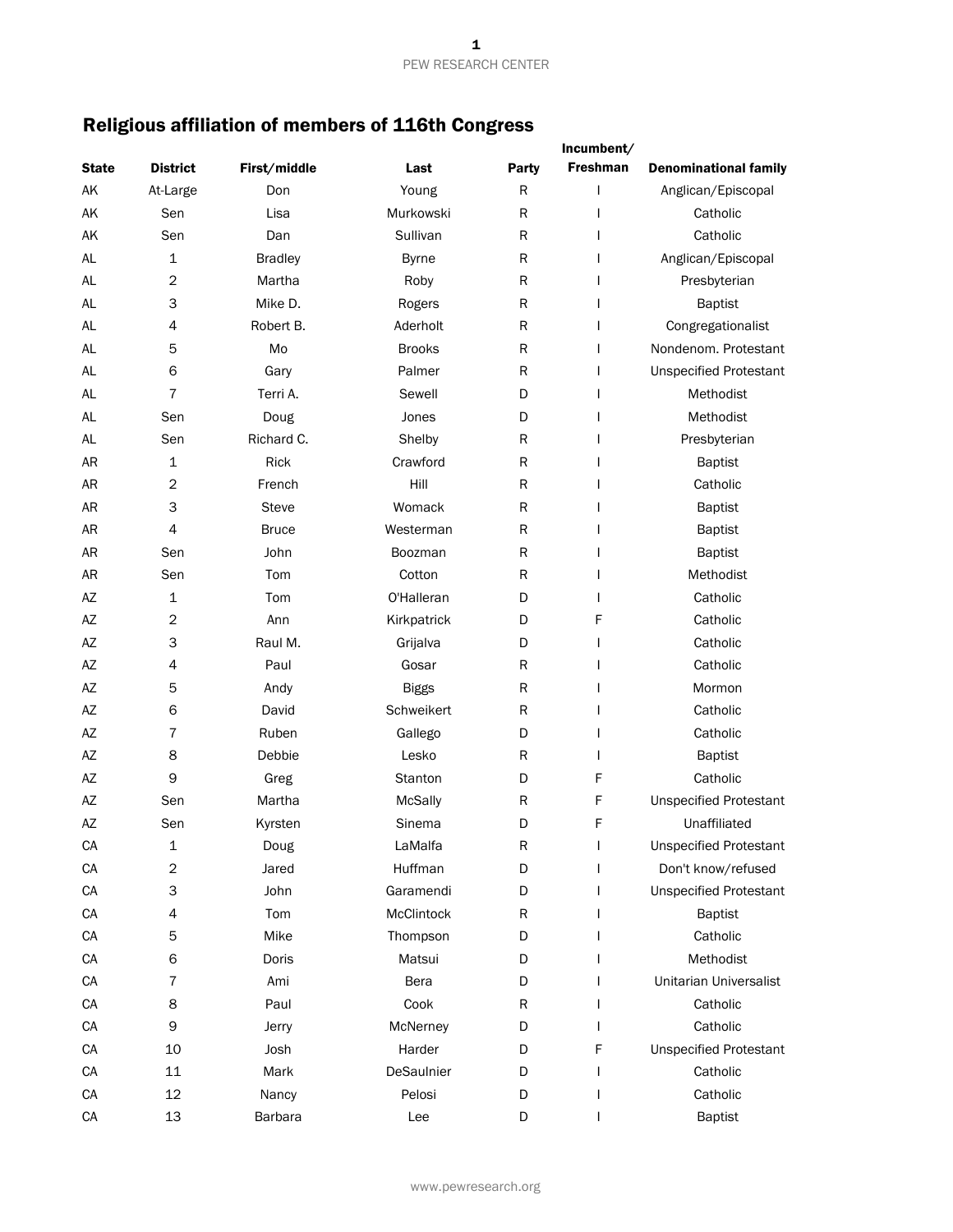| CA          | 14          | Jackie      | Speier        | D         | L            | Catholic                      |
|-------------|-------------|-------------|---------------|-----------|--------------|-------------------------------|
| CA          | 15          | Eric        | Swalwell      | D         |              | <b>Unspecified Protestant</b> |
| CA          | 16          | Jim         | Costa         | D         |              | Catholic                      |
| CA          | 17          | Ro          | Khanna        | D         |              | Hindu                         |
| CA          | 18          | Anna G.     | Eshoo         | D         |              | Catholic                      |
| CA          | 19          | Zoe         | Lofgren       | D         |              | Lutheran                      |
| CA          | 20          | Jimmy       | Panetta       | D         |              | Catholic                      |
| CA          | 21          | TJ          | Cox           | D         | F            | Catholic                      |
| CA          | 22          | Devin       | <b>Nunes</b>  | R         | L            | Catholic                      |
| CA          | 23          | Kevin       | McCarthy      | ${\sf R}$ | L            | <b>Baptist</b>                |
| CA          | 24          | Salud       | Carbajal      | D         | L            | Catholic                      |
| CA          | 25          | Katie       | Hill          | D         | F            | Don't know/refused            |
| CA          | 26          | Julia       | Brownley      | D         | L            | Anglican/Episcopal            |
| CA          | 27          | Judy        | Chu           | D         | L            | <b>Unitarian Universalist</b> |
| CA          | 28          | Adam B.     | Schiff        | D         | L            | Jewish                        |
| CA          | 29          | Tony        | Cardenas      | D         | L            | <b>Unspecified Protestant</b> |
| CA          | 30          | <b>Brad</b> | Sherman       | D         | L            | Jewish                        |
| CA          | 31          | Pete        | Aguilar       | D         |              | Catholic                      |
| CA          | 32          | Grace F.    | Napolitano    | D         |              | Catholic                      |
| CA          | 33          | Ted         | Lieu          | D         |              | Catholic                      |
| CA          | 34          | Jimmy       | Gomez         | D         |              | Catholic                      |
| CA          | 35          | Norma J.    | <b>Torres</b> | D         |              | Catholic                      |
| CA          | 36          | Raul        | Ruiz          | D         |              | Adventist                     |
| CA          | 37          | Karen       | Bass          | D         |              | <b>Baptist</b>                |
| CA          | 38          | Linda T.    | Sanchez       | D         |              | Catholic                      |
| CA          | 39          | Gil         | Cisneros      | D         | F            | Catholic                      |
| CA          | 40          | Lucille     | Roybal-Allard | D         | L            | Catholic                      |
| CA          | 41          | Mark        | Takano        | D         | L            | Methodist                     |
| CA          | 42          | Ken         | Calvert       | R         | L            | Anglican/Episcopal            |
| CA          | 43          | Maxine      | Waters        | D         |              | <b>Unspecified Protestant</b> |
| CA          | 44          | Nanette     | Barragan      | D         | L            | Catholic                      |
| CA          | 45          | Katie       | Porter        | D         | F            | Anglican/Episcopal            |
| CA          | 46          | Lou         | Correa        | D         |              | Catholic                      |
| CA          | 47          | Alan        | Lowenthal     | D         | L            | Jewish                        |
| CA          | 48          | Harley      | Rouda         | D         | F            | Nondenom. Protestant          |
| CA          | 49          | Mike        | Levin         | D         | F            | Catholic                      |
| CA          | 50          | Duncan      | Hunter        | R         |              | <b>Baptist</b>                |
| CA          | 51          | Juan C.     | Vargas        | D         |              | Catholic                      |
| CA          | 52          | Scott       | Peters        | D         |              | Lutheran                      |
| CA          | 53          | Susan A.    | Davis         | D         |              | Jewish                        |
| CA          | Sen         | Dianne      | Feinstein     | D         |              | Jewish                        |
| ${\sf CA}$  | Sen         | Kamala      | Harris        | D         |              | <b>Baptist</b>                |
| $_{\rm CO}$ | 1           | Diana       | DeGette       | D         |              | Presbyterian                  |
| $_{\rm CO}$ | $\mathbf 2$ | Joe         | Neguse        | D         | F            | <b>Unspecified Protestant</b> |
| $_{\rm CO}$ | 3           | Scott       | Tipton        | R         | $\mathsf{I}$ | Anglican/Episcopal            |
| CO          | 4           | Ken         | <b>Buck</b>   | ${\sf R}$ | L            | <b>Unspecified Protestant</b> |
| CO          | 5           | Doug        | Lamborn       | R         | $\mathbf{I}$ | <b>Unspecified Protestant</b> |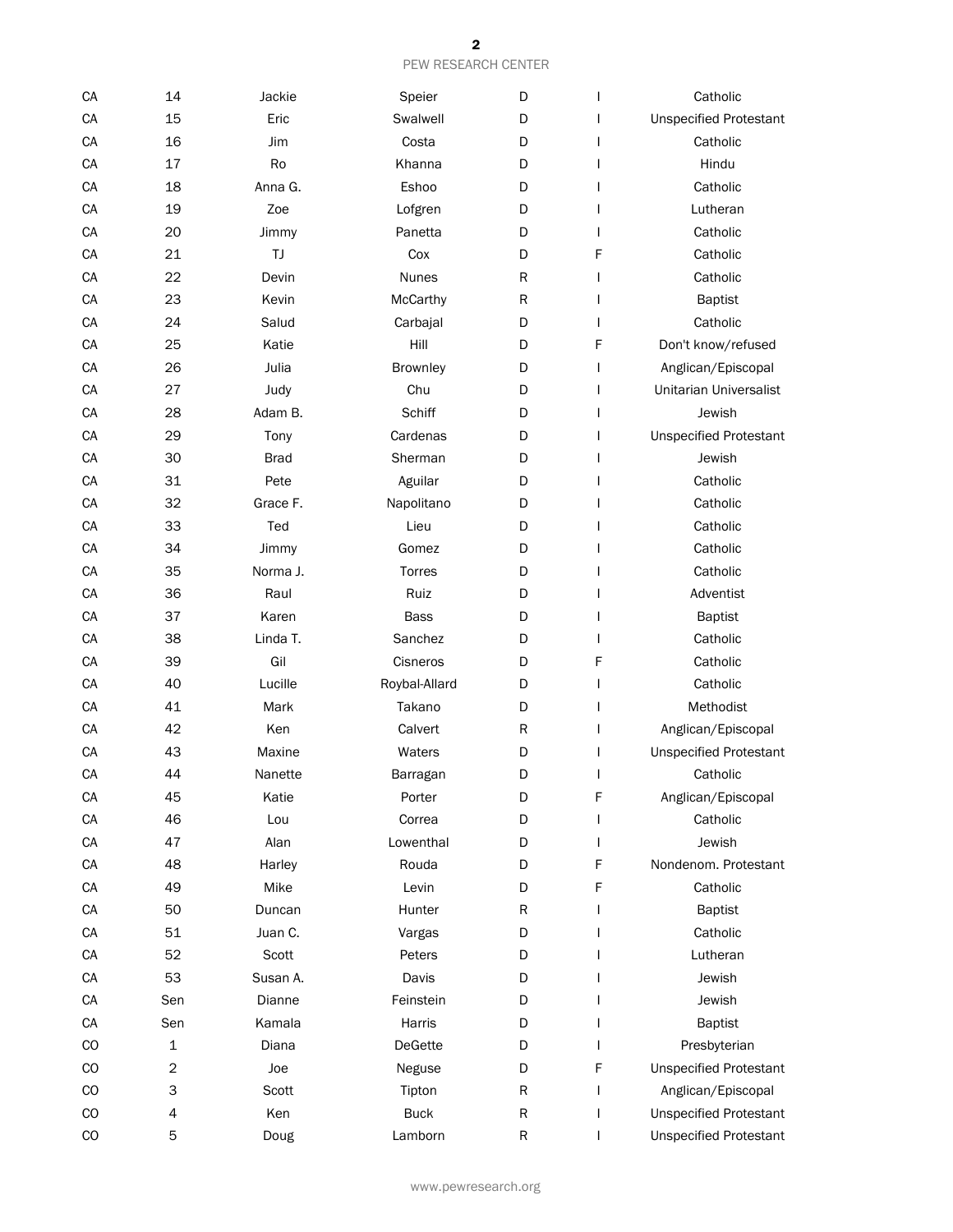| CO        | 6                | Jason          | Crow                   | D         | F | <b>Unspecified Protestant</b> |
|-----------|------------------|----------------|------------------------|-----------|---|-------------------------------|
| <b>CO</b> | $\overline{7}$   | Ed             | Perlmutter             | D         |   | <b>Unspecified Protestant</b> |
| <b>CO</b> | Sen              | Michael        | <b>Bennet</b>          | D         |   | Don't know/refused            |
| CO        | Sen              | Cory           | Gardner                | R         |   | Lutheran                      |
| СT        | $\mathbf{1}$     | John B.        | Larson                 | D         |   | Catholic                      |
| <b>CT</b> | $\overline{c}$   | Joe            | Courtney               | D         |   | Catholic                      |
| <b>CT</b> | 3                | Rosa           | DeLauro                | D         |   | Catholic                      |
| <b>CT</b> | 4                | Jim            | Himes                  | D         |   | Presbyterian                  |
| <b>CT</b> | 5                | Jahana         | Hayes                  | D         | F | Methodist                     |
| СT        | Sen              | Richard        | Blumenthal             | D         |   | Jewish                        |
| <b>CT</b> | Sen              | Christopher S. | Murphy                 | D         |   | <b>Unspecified Protestant</b> |
| DE        | At-Large         | Lisa           | <b>Blunt Rochester</b> | D         |   | <b>Unspecified Protestant</b> |
| DE        | Sen              | Thomas R.      | Carper                 | D         |   | Presbyterian                  |
| DE        | Sen              | Chris          | Coons                  | D         |   | Presbyterian                  |
| FL        | 1                | Matt           | Gaetz                  | ${\sf R}$ |   | <b>Baptist</b>                |
| FL        | $\overline{c}$   | Neal           | Dunn                   | R         |   | Catholic                      |
| FL        | 3                | Ted            | Yoho                   | R         |   | Catholic                      |
| FL        | 4                | John           | Rutherford             | R         |   | Catholic                      |
| FL.       | 5                | Al             | Lawson                 | D         |   | Anglican/Episcopal            |
| FL        | 6                | Michael        | Waltz                  | ${\sf R}$ | F | <b>Unspecified Protestant</b> |
| FL        | $\overline{7}$   | Stephanie      | Murphy                 | D         |   | <b>Unspecified Protestant</b> |
| FL        | 8                | Bill           | Posey                  | R         |   | Methodist                     |
| FL        | 9                | Darren         | Soto                   | D         |   | Catholic                      |
| FL        | 10               | Val B.         | Demings                | D         |   | <b>Unspecified Protestant</b> |
| FL        | 11               | Daniel         | Webster                | R         |   | <b>Baptist</b>                |
| FL        | 12               | Gus            | <b>Bilirakis</b>       | R         |   | Orthodox                      |
| FL        | 13               | Charlie        | Crist                  | D         |   | Methodist                     |
| FL        | 14               | Kathy          | Castor                 | D         |   | Presbyterian                  |
| FL        | 15               | Ross           | Spano                  | ${\sf R}$ | F | <b>Baptist</b>                |
| FL        | 16               | Vern           | <b>Buchanan</b>        | R         |   | <b>Baptist</b>                |
| FL        | 17               | Greg           | <b>Steube</b>          | ${\sf R}$ | F | Methodist                     |
| FL        | 18               | <b>Brian</b>   | Mast                   | R         |   | <b>Unspecified Protestant</b> |
| FL        | 19               | Francis        | Rooney                 | R         |   | Catholic                      |
| FL.       | 20               | Alcee L.       | Hastings               | D         |   | Methodist                     |
| FL        | 21               | Lois           | Frankel                | D         |   | Jewish                        |
| FL        | 22               | Ted            | Deutch                 | D         |   | Jewish                        |
| FL        | 23               | Debbie         | Wasserman Schultz      | D         |   | Jewish                        |
| FL        | 24               | Frederica S.   | Wilson                 | D         |   | Anglican/Episcopal            |
| FL        | 25               | Mario          | Diaz-Balart            | R         |   | Catholic                      |
| FL        | 26               | Debbie         | Mucarsel-Powell        | D         | F | Catholic                      |
| FL        | 27               | Donna E.       | Shalala                | D         | F | Catholic                      |
| FL        | Sen              | Marco          | Rubio                  | R         | L | Catholic                      |
| FL        | Sen              | Rick           | Scott                  | R         | F | <b>Unspecified Protestant</b> |
| GА        | 1                | Earl L.        | Carter                 | R         | L | Methodist                     |
| GА        | $\boldsymbol{2}$ | Sanford D.     | Bishop Jr.             | D         |   | <b>Baptist</b>                |
| GА        | 3                | Drew           | Ferguson               | ${\sf R}$ |   | Nondenom. Protestant          |
| GА        | 4                | Hank           | Johnson                | D         |   | <b>Buddhist</b>               |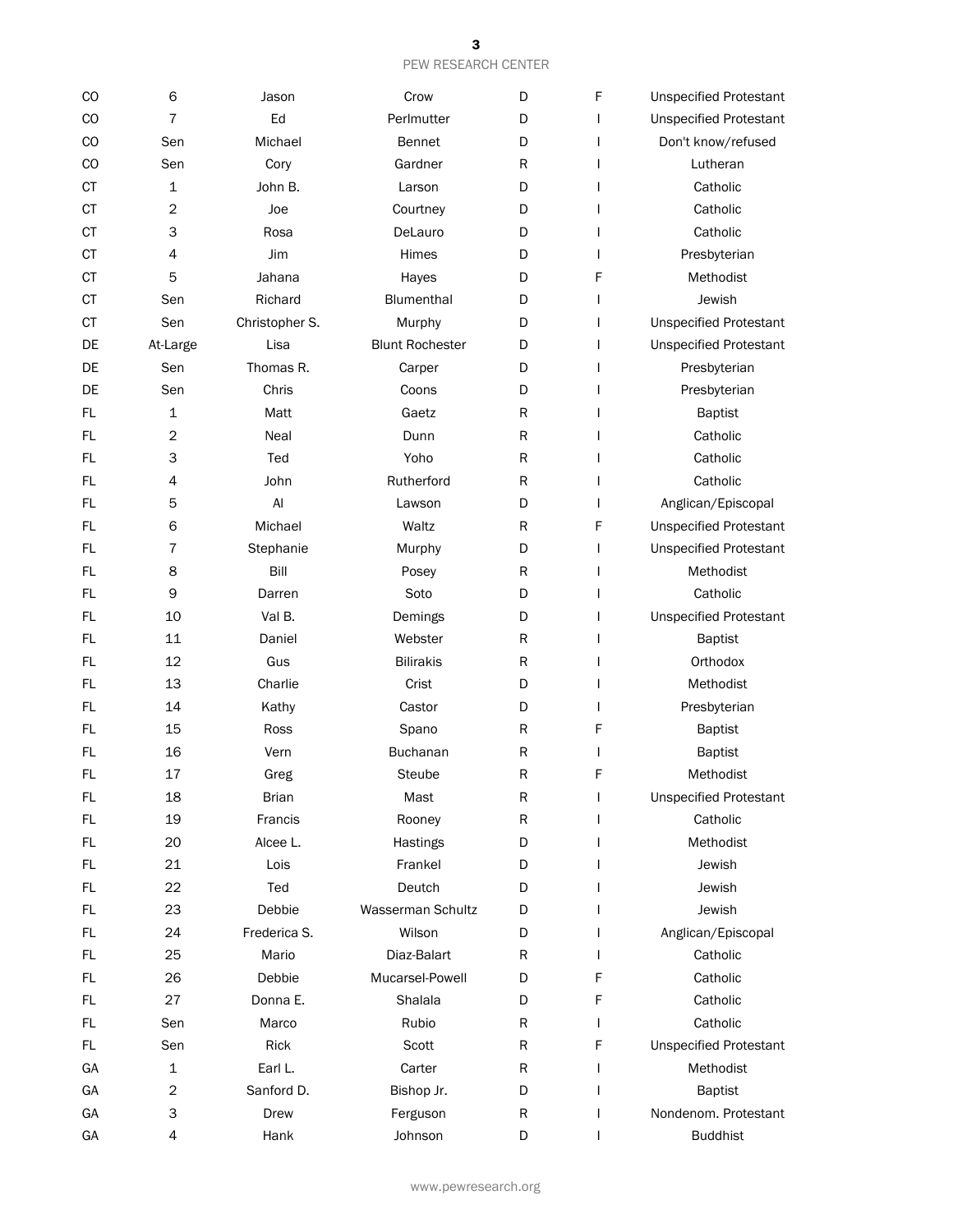| GA | 5                | John         | Lewis          | D         |   | <b>Baptist</b>                |
|----|------------------|--------------|----------------|-----------|---|-------------------------------|
| GA | 6                | Lucy         | McBath         | D         | F | <b>Unspecified Protestant</b> |
| GA | $\overline{7}$   | Rob          | Woodall        | ${\sf R}$ |   | Methodist                     |
| GA | 8                | Austin       | Scott          | ${\sf R}$ |   | <b>Baptist</b>                |
| GA | 9                | Doug         | Collins        | ${\sf R}$ |   | <b>Baptist</b>                |
| GA | 10               | Jody B.      | Hice           | R         |   | <b>Baptist</b>                |
| GA | 11               | <b>Barry</b> | Loudermilk     | ${\sf R}$ |   | <b>Baptist</b>                |
| GA | 12               | Rick W.      | Allen          | R         |   | Methodist                     |
| GA | 13               | David        | Scott          | D         |   | <b>Baptist</b>                |
| GA | 14               | Tom          | Graves         | ${\sf R}$ |   | <b>Baptist</b>                |
| GA | Sen              | Johnny       | Isakson        | ${\sf R}$ |   | Methodist                     |
| GA | Sen              | David        | Perdue         | ${\sf R}$ |   | Methodist                     |
| HI | $\mathbf{1}$     | Ed           | Case           | D         | F | <b>Unspecified Protestant</b> |
| HI | $\overline{c}$   | Tulsi        | Gabbard        | D         |   | Hindu                         |
| HI | Sen              | Mazie K.     | Hirono         | D         |   | <b>Buddhist</b>               |
| HI | Sen              | <b>Brian</b> | Schatz         | D         |   | Jewish                        |
| IA | $\mathbf{1}$     | Abby         | Finkenauer     | D         | F | Catholic                      |
| IA | $\boldsymbol{2}$ | Dave         | Loebsack       | D         | I | Methodist                     |
| IA | 3                | Cindy        | Axne           | D         | F | Catholic                      |
| IA | 4                | <b>Steve</b> | King           | R         |   | Catholic                      |
| IA | Sen              | Joni         | Ernst          | R         |   | Lutheran                      |
| IA | Sen              | Charles E.   | Grassley       | R         |   | <b>Baptist</b>                |
| ID | $\mathbf 1$      | Russ         | Fulcher        | ${\sf R}$ | F | <b>Unspecified Protestant</b> |
| ID | $\overline{c}$   | Mike         | Simpson        | ${\sf R}$ |   | Mormon                        |
| ID | Sen              | Michael D.   | Crapo          | R         |   | Mormon                        |
| ID | Sen              | Jim          | Risch          | R         |   | Catholic                      |
| IL | $\mathbf{1}$     | Bobby L.     | Rush           | D         |   | <b>Unspecified Protestant</b> |
| IL | $\mathbf{2}$     | Robin        | Kelly          | D         | L | Nondenom. Protestant          |
| IL | 3                | Daniel       | Lipinski       | D         | I | Catholic                      |
| IL | 4                | Jesus        | Garcia         | D         | F | Catholic                      |
| IL | 5                | Mike         | Quigley        | D         |   | <b>Unspecified Protestant</b> |
| IL | 6                | Sean         | Casten         | D         | F | Don't know/refused            |
| IL | 7                | Danny K.     | Davis          | D         |   | Baptist                       |
| IL | 8                | Raja         | Krishnamoorthi | D         |   | Hindu                         |
| IL | 9                | Jan          | Schakowsky     | D         |   | Jewish                        |
| IL | 10               | <b>Brad</b>  | Schneider      | D         |   | Jewish                        |
| IL | $11\,$           | Bill         | Foster         | D         |   | Don't know/refused            |
| IL | 12               | Mike         | <b>Bost</b>    | R         |   | <b>Baptist</b>                |
| IL | 13               | Rodney       | Davis          | R         |   | Catholic                      |
| IL | 14               | Lauren       | Underwood      | D         | F | <b>Unspecified Protestant</b> |
| IL | 15               | John         | Shimkus        | R         |   | Lutheran                      |
| IL | 16               | Adam         | Kinzinger      | R         |   | <b>Unspecified Protestant</b> |
| IL | 17               | Cheri        | <b>Bustos</b>  | D         |   | Catholic                      |
| IL | 18               | Darin        | LaHood         | R         |   | Catholic                      |
| IL | Sen              | Tammy        | Duckworth      | D         |   | Don't know/refused            |
| IL | Sen              | Richard J.   | Durbin         | D         |   | Catholic                      |
| IN | 1                | Peter J.     | Visclosky      | D         |   | Catholic                      |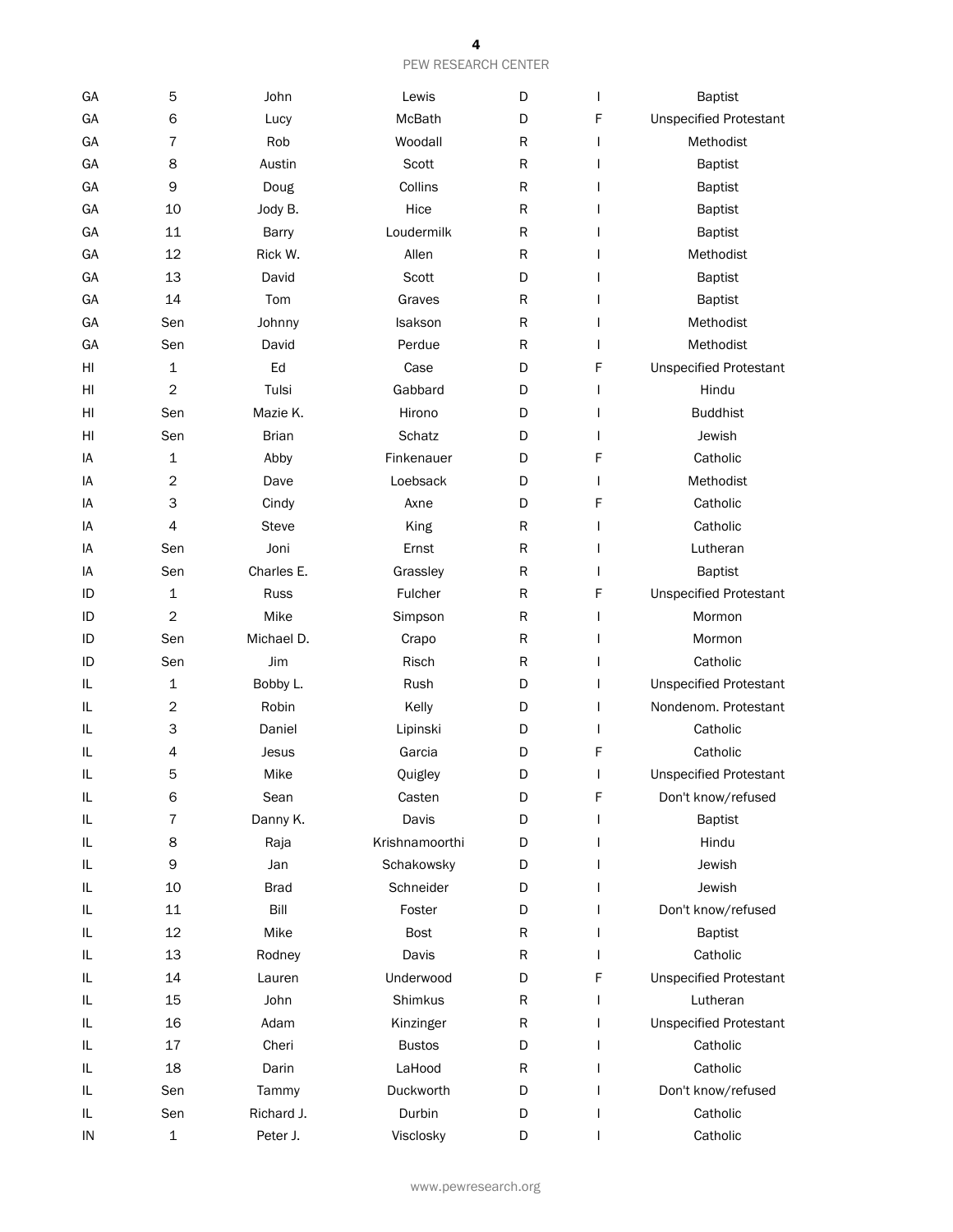| IN | $\mathbf 2$             | Jackie       | Walorski       | R         |              | <b>Unspecified Protestant</b> |
|----|-------------------------|--------------|----------------|-----------|--------------|-------------------------------|
| IN | 3                       | Jim          | <b>Banks</b>   | ${\sf R}$ |              | <b>Unspecified Protestant</b> |
| IN | 4                       | Jim          | Baird          | ${\sf R}$ | F            | <b>Unspecified Protestant</b> |
| IN | 5                       | Susan W.     | <b>Brooks</b>  | R         | L            | Catholic                      |
| IN | 6                       | Greg         | Pence          | R         | F            | Catholic                      |
| IN | 7                       | Andre        | Carson         | D         |              | Muslim                        |
| IN | 8                       | Larry        | <b>Bucshon</b> | R         |              | Lutheran                      |
| IN | 9                       | <b>Trey</b>  | Hollingsworth  | R         |              | <b>Unspecified Protestant</b> |
| IN | Sen                     | Mike         | <b>Braun</b>   | R         | F            | Catholic                      |
| IN | Sen                     | Todd         | Young          | R         |              | <b>Unspecified Protestant</b> |
| KS | 1                       | Roger        | Marshall       | R         | $\mathbf{I}$ | Nondenom. Protestant          |
| ΚS | 2                       | <b>Steve</b> | Watkins        | R         | F            | Methodist                     |
| KS | 3                       | Sharice      | Davids         | D         | F            | Don't know/refused            |
| KS | 4                       | Ron          | <b>Estes</b>   | R         |              | Lutheran                      |
| KS | Sen                     | Jerry        | Moran          | R         |              | <b>Unspecified Protestant</b> |
| KS | Sen                     | Pat          | Roberts        | R         |              | Methodist                     |
| KY | 1                       | James R.     | Comer          | ${\sf R}$ |              | <b>Baptist</b>                |
| KY | 2                       | <b>Brett</b> | Guthrie        | R         |              | Restorationist                |
| KY | 3                       | John         | Yarmuth        | D         |              | Jewish                        |
| KY | $\overline{4}$          | Thomas       | Massie         | R         |              | Methodist                     |
| KY | 5                       | Harold       | Rogers         | R         |              | <b>Baptist</b>                |
| KY | 6                       | Andy         | Barr           | ${\sf R}$ |              | Anglican/Episcopal            |
| KY | Sen                     | Mitch        | McConnell      | ${\sf R}$ |              | <b>Baptist</b>                |
| KY | Sen                     | Rand         | Paul           | R         |              | Presbyterian                  |
| LA | 1                       | <b>Steve</b> | <b>Scalise</b> | R         |              | Catholic                      |
| LA | 2                       | Cedric L.    | Richmond       | D         |              | <b>Baptist</b>                |
| LA | 3                       | Clay         | Higgins        | R         |              | <b>Unspecified Protestant</b> |
| LA | 4                       | Mike         | Johnson        | R         |              | <b>Baptist</b>                |
| LA | 5                       | Ralph        | Abraham        | ${\sf R}$ |              | <b>Baptist</b>                |
| LA | 6                       | Garret       | Graves         | R         |              | Catholic                      |
| LA | Sen                     | Bill         | Cassidy        | R         |              | <b>Unspecified Protestant</b> |
| LA | Sen                     | John         | Kennedy        | R         |              | Methodist                     |
| MA | 1                       | Richard E.   | Neal           | D         |              | Catholic                      |
| MA | $\overline{c}$          | Jim          | McGovern       | D         |              | Catholic                      |
| MA | 3                       | Lori         | Trahan         | D         | F            | Catholic                      |
| MA | 4                       | Joseph P.    | Kennedy III    | D         |              | Catholic                      |
| MA | 5                       | Katherine M. | Clark          | D         |              | <b>Unspecified Protestant</b> |
| MA | 6                       | Seth         | Moulton        | D         |              | <b>Unspecified Protestant</b> |
| MA | $\overline{7}$          | Ayanna S.    | Pressley       | D         | F            | <b>Baptist</b>                |
| MA | 8                       | Stephen F.   | Lynch          | D         |              | Catholic                      |
| MA | 9                       | William      | Keating        | D         |              | Catholic                      |
| MA | Sen                     | Edward J.    | Markey         | D         |              | Catholic                      |
| MA | Sen                     | Elizabeth    | Warren         | D         |              | Methodist                     |
| MD | 1                       | Andy         | Harris         | R         |              | Catholic                      |
| MD | $\overline{\mathbf{c}}$ | C.A. Dutch   | Ruppersberger  | D         |              | Methodist                     |
| MD | 3                       | John         | Sarbanes       | D         |              | Orthodox                      |
| MD | 4                       | Anthony G.   | Brown          | D         |              | Catholic                      |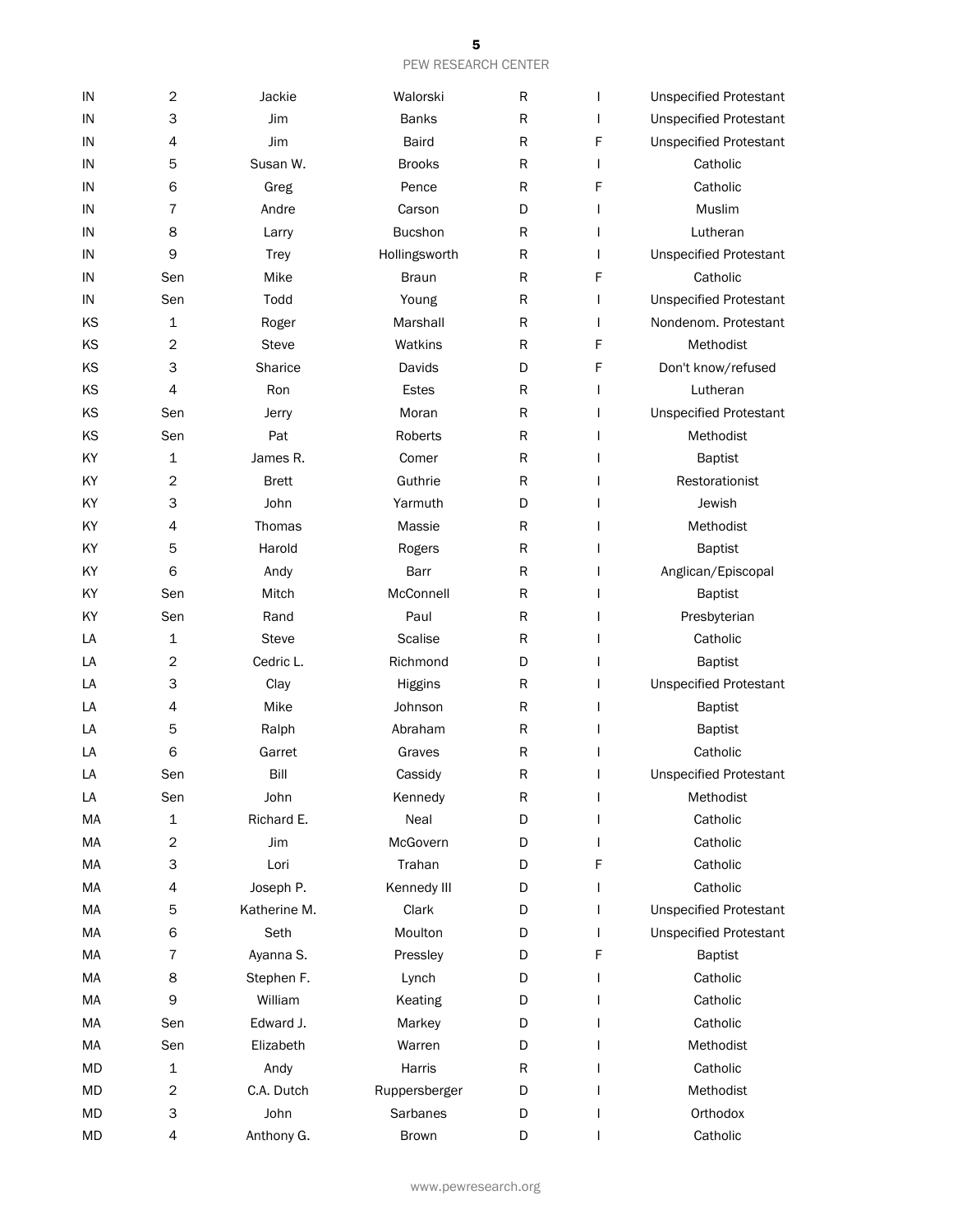| MD        | 5              | Steny H.      | Hoyer          | D         | $\mathbf{I}$ | <b>Baptist</b>                |
|-----------|----------------|---------------|----------------|-----------|--------------|-------------------------------|
| <b>MD</b> | 6              | David         | Trone          | D         | F            | Lutheran                      |
| <b>MD</b> | $\overline{7}$ | Elijah E.     | Cummings       | D         |              | <b>Baptist</b>                |
| <b>MD</b> | 8              | Jamie         | Raskin         | D         |              | Jewish                        |
| <b>MD</b> | Sen            | Benjamin L.   | Cardin         | D         | $\mathsf{l}$ | Jewish                        |
| MD        | Sen            | Chris         | Van Hollen     | D         |              | Anglican/Episcopal            |
| ME        | 1              | Chellie       | Pingree        | D         | $\mathsf{l}$ | Lutheran                      |
| ME        | $\overline{c}$ | Jared         | Golden         | D         | F            | Don't know/refused            |
| ME        | Sen            | Susan         | Collins        | R         | $\mathbf{I}$ | Catholic                      |
| ME        | Sen            | Angus         | King           | I         |              | Anglican/Episcopal            |
| MI        | 1              | Jack          | Bergman        | R         |              | Lutheran                      |
| MI        | $\overline{c}$ | Bill          | Huizenga       | R         | $\mathbf{I}$ | Reformed                      |
| MI        | 3              | Justin        | Amash          | R         | $\mathbf{I}$ | Orthodox                      |
| MI        | 4              | John          | Moolenaar      | R         |              | <b>Unspecified Protestant</b> |
| MI        | 5              | Dan           | Kildee         | D         | $\mathsf{l}$ | Catholic                      |
| MI        | 6              | Fred          | Upton          | R         | $\mathbf{I}$ | <b>Unspecified Protestant</b> |
| MI        | 7              | Tim           | Walberg        | R         | L            | <b>Unspecified Protestant</b> |
| MI        | 8              | Elissa        | Slotkin        | D         | F            | Jewish                        |
| MI        | 9              | Andy          | Levin          | D         | F            | Jewish                        |
| MI        | 10             | Paul          | Mitchell       | R         | L            | <b>Unspecified Protestant</b> |
| MI        | 11             | Haley         | <b>Stevens</b> | D         | F            | <b>Unspecified Protestant</b> |
| MI        | 12             | Debbie        | Dingell        | D         | I            | Catholic                      |
| MI        | 13             | Rashida       | Tlaib          | D         | F            | Muslim                        |
| MI        | 14             | <b>Brenda</b> | Lawrence       | D         | L            | <b>Unspecified Protestant</b> |
| MI        | Sen            | Gary          | Peters         | D         | $\mathbf{I}$ | Anglican/Episcopal            |
| MI        | Sen            | Debbie        | Stabenow       | D         | $\mathbf{I}$ | Methodist                     |
| <b>MN</b> | 1              | Jim           | Hagedorn       | R         | F            | Lutheran                      |
| <b>MN</b> | $\mathbf 2$    | Angie         | Craig          | D         | F            | Lutheran                      |
| ΜN        | 3              | Dean          | Phillips       | D         | F            | Jewish                        |
| ΜN        | 4              | <b>Betty</b>  | McCollum       | D         | $\mathsf{l}$ | Catholic                      |
| MN        | 5              | Ilhan         | Omar           | D         | F            | Muslim                        |
| MN        | 6              | Tom           | Emmer          | R         |              | Catholic                      |
| MN        | 7              | Collin C.     | Peterson       | D         |              | Lutheran                      |
| MN        | 8              | Pete          | Stauber        | R         | F            | Catholic                      |
| <b>MN</b> | Sen            | Amy           | Klobuchar      | D         | $\mathbf{I}$ | Congregationalist             |
| MN        | Sen            | Tina          | Smith          | D         | $\mathbf{I}$ | Don't know/refused            |
| <b>MO</b> | 1              | William Lacy  | Clay           | D         | $\mathbf{I}$ | Catholic                      |
| <b>MO</b> | $\overline{c}$ | Ann           | Wagner         | R         | $\mathbf{I}$ | Catholic                      |
| MO        | 3              | <b>Blaine</b> | Luetkemeyer    | R         | $\mathbf{I}$ | Catholic                      |
| <b>MO</b> | 4              | Vicky         | Hartzler       | R         | L            | <b>Unspecified Protestant</b> |
| MO        | 5              | Emanuel       | Cleaver II     | D         |              | Methodist                     |
| <b>MO</b> | 6              | Sam           | Graves         | R         |              | <b>Baptist</b>                |
| <b>MO</b> | 7              | <b>Billy</b>  | Long           | R         | $\mathbf{I}$ | Presbyterian                  |
| MO        | 8              | Jason         | Smith          | ${\sf R}$ | $\mathbf{I}$ | Pentecostal                   |
| <b>MO</b> | Sen            | Roy           | <b>Blunt</b>   | ${\sf R}$ | $\mathbf{I}$ | <b>Baptist</b>                |
| <b>MO</b> | Sen            | Josh          | Hawley         | R         | F            | <b>Unspecified Protestant</b> |
| <b>MS</b> | $\mathbf 1$    | Trent         | Kelly          | R         | $\mathsf{I}$ | <b>Unspecified Protestant</b> |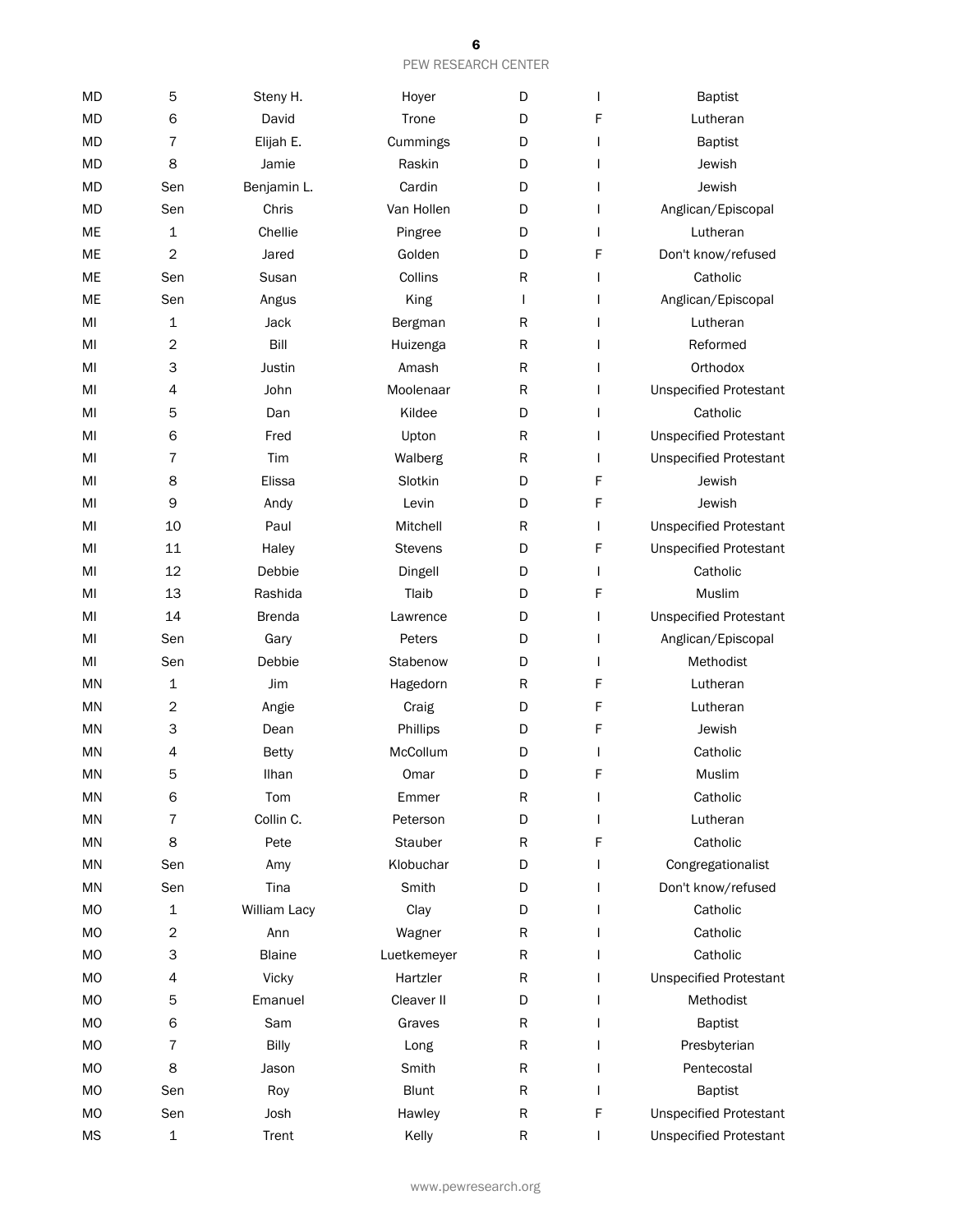| <b>MS</b> | $\mathbf 2$      | Bennie         | Thompson       | D |              | Methodist                     |
|-----------|------------------|----------------|----------------|---|--------------|-------------------------------|
| <b>MS</b> | 3                | Michael        | Guest          | R | F            | <b>Baptist</b>                |
| <b>MS</b> | $\overline{4}$   | Steven M.      | Palazzo        | R |              | Catholic                      |
| <b>MS</b> | Sen              | Cindy          | Hyde-Smith     | R |              | <b>Baptist</b>                |
| <b>MS</b> | Sen              | Roger          | Wicker         | R |              | <b>Baptist</b>                |
| MT        | At-Large         | Greg           | Gianforte      | R |              | Nondenom. Protestant          |
| MT        | Sen              | <b>Steve</b>   | Daines         | R |              | Presbyterian                  |
| MT        | Sen              | Jon            | <b>Tester</b>  | D |              | <b>Unspecified Protestant</b> |
| <b>NC</b> | 1                | G. K.          | Butterfield    | D |              | <b>Baptist</b>                |
| <b>NC</b> | $\mathbf 2$      | George         | Holding        | R |              | <b>Baptist</b>                |
| <b>NC</b> | 3                | Walter B.      | Jones          | R |              | Catholic                      |
| <b>NC</b> | 4                | David E.       | Price          | D |              | <b>Baptist</b>                |
| <b>NC</b> | 5                | Virginia       | Foxx           | R |              | Catholic                      |
| <b>NC</b> | 6                | Mark           | Walker         | R |              | <b>Baptist</b>                |
| <b>NC</b> | 7                | David          | Rouzer         | R | I            | <b>Baptist</b>                |
| <b>NC</b> | 8                | Richard        | Hudson         | R | $\mathsf{l}$ | <b>Unspecified Protestant</b> |
| <b>NC</b> | 10               | Patrick T.     | McHenry        | R | $\mathsf{l}$ | Catholic                      |
| <b>NC</b> | 11               | Mark           | <b>Meadows</b> | R | $\mathsf{l}$ | <b>Unspecified Protestant</b> |
| <b>NC</b> | 12               | Alma           | Adams          | D | I            | <b>Baptist</b>                |
| <b>NC</b> | 13               | Ted            | <b>Budd</b>    | R | I            | Nondenom. Protestant          |
| <b>NC</b> | Sen              | Richard M.     | <b>Burr</b>    | R | $\mathsf{l}$ | Methodist                     |
| <b>NC</b> | Sen              | Thom           | <b>Tillis</b>  | R | $\mathsf{I}$ | Catholic                      |
| <b>ND</b> | At-Large         | Kelly          | Armstrong      | R | F            | Lutheran                      |
| <b>ND</b> | Sen              | Kevin          | Cramer         | R | F            | <b>Unspecified Protestant</b> |
| ND        | Sen              | John           | Hoeven         | R | $\mathsf{l}$ | Catholic                      |
| NE.       | $\mathbf 1$      | Jeff           | Fortenberry    | R | $\mathsf{l}$ | Catholic                      |
| <b>NE</b> | $\mathbf{2}$     | Don            | Bacon          | R | I            | <b>Unspecified Protestant</b> |
| <b>NE</b> | 3                | Adrian         | Smith          | R | I            | <b>Unspecified Protestant</b> |
| <b>NE</b> | Sen              | Deb            | Fischer        | R | $\mathsf{l}$ | Presbyterian                  |
| <b>NE</b> | Sen              | Ben            | Sasse          | R |              | Lutheran                      |
| <b>NH</b> | $\mathbf 1$      | Chris          | Pappas         | D | F            | Orthodox                      |
| NH        | $\sqrt{2}$       | Ann McLane     | Kuster         | D | I            | <b>Unspecified Protestant</b> |
| NH        | Sen              | Maggie         | Hassan         | D |              | Congregationalist             |
| NH        | Sen              | Jeanne         | Shaheen        | D | I            | <b>Unspecified Protestant</b> |
| NJ        | 1                | Donald         | Norcross       | D | I            | Lutheran                      |
| NJ        | $\boldsymbol{2}$ | Jeff           | Van Drew       | D | F            | Catholic                      |
| NJ        | 3                | Andy           | Kim            | D | F            | Presbyterian                  |
| NJ        | 4                | Christopher H. | Smith          | R |              | Catholic                      |
| NJ        | 5                | Josh           | Gottheimer     | D |              | Jewish                        |
| NJ        | 6                | Frank          | Pallone Jr.    | D |              | Catholic                      |
| NJ        | 7                | Tom            | Malinowski     | D | F            | Don't know/refused            |
| NJ        | 8                | Albio          | <b>Sires</b>   | D |              | Catholic                      |
| NJ        | 9                | Bill           | Pascrell Jr.   | D |              | Catholic                      |
| NJ        | 10               | Donald M.      | Payne Jr.      | D |              | <b>Baptist</b>                |
| NJ        | $11\,$           | Mikie          | Sherrill       | D | F            | Catholic                      |
| NJ        | 12               | <b>Bonnie</b>  | Watson Coleman | D | $\mathsf{l}$ | <b>Baptist</b>                |
| NJ        | Sen              | Cory           | Booker         | D | $\mathsf{l}$ | <b>Baptist</b>                |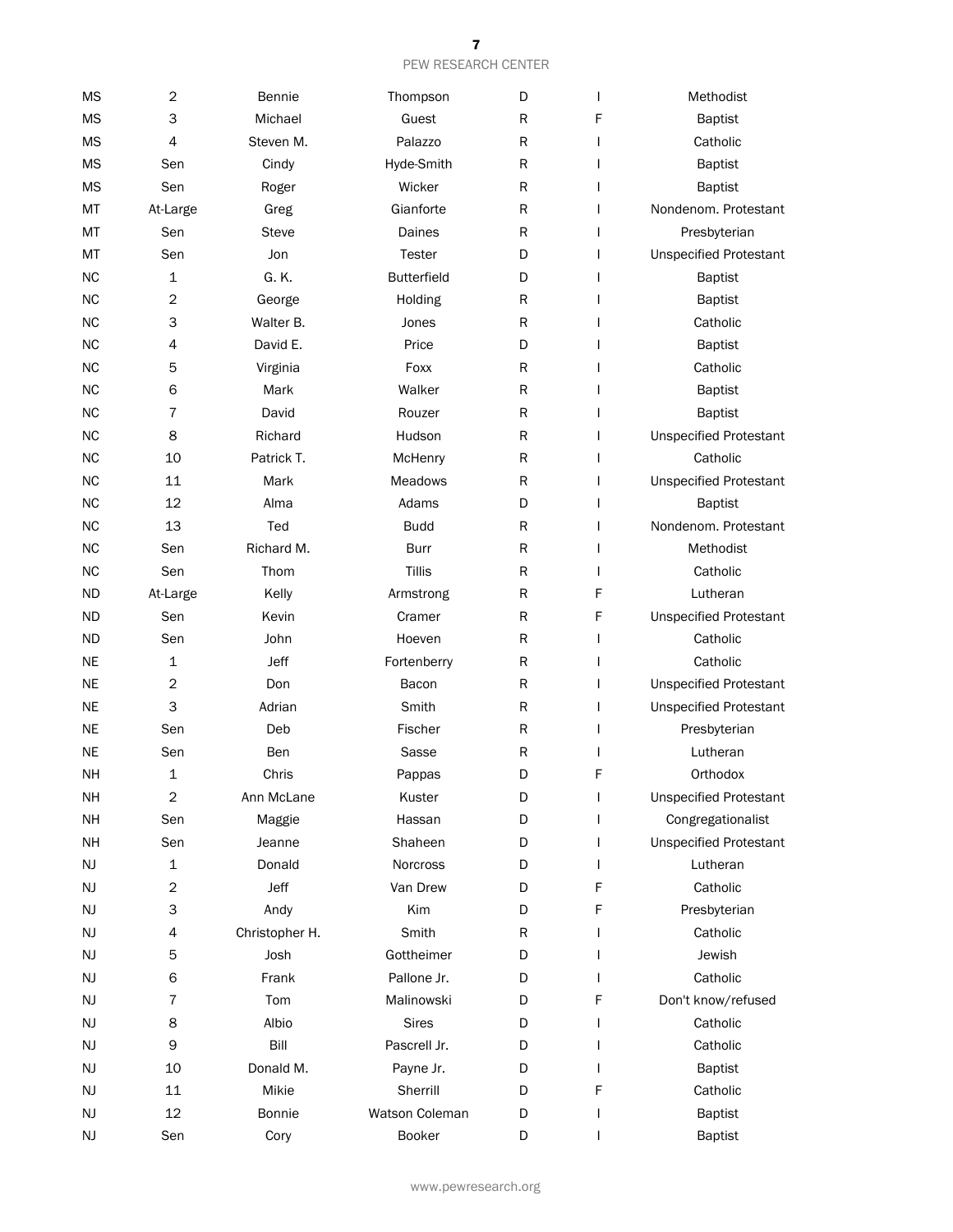| NJ        | Sen            | Robert                | Menendez        | D         | $\mathsf{l}$ | Catholic                      |
|-----------|----------------|-----------------------|-----------------|-----------|--------------|-------------------------------|
| <b>NM</b> | $\mathbf{1}$   | Deb                   | Haaland         | D         | F            | Catholic                      |
| <b>NM</b> | $\overline{c}$ | <b>Xochitl Torres</b> | Small           | D         | F            | Lutheran                      |
| <b>NM</b> | 3              | Ben Ray               | Lujan           | D         |              | Catholic                      |
| <b>NM</b> | Sen            | Martin                | Heinrich        | D         |              | Lutheran                      |
| ΝM        | Sen            | Tom                   | Udall           | D         |              | Mormon                        |
| <b>NV</b> | $\mathbf 1$    | Dina                  | <b>Titus</b>    | D         |              | Orthodox                      |
| <b>NV</b> | $\mathbf 2$    | Mark                  | Amodei          | R         | $\mathbf{I}$ | <b>Unspecified Protestant</b> |
| <b>NV</b> | 3              | Susie                 | Lee             | D         | F            | Catholic                      |
| <b>NV</b> | $\overline{4}$ | Steven                | Horsford        | D         | F            | <b>Baptist</b>                |
| <b>NV</b> | Sen            | Catherine             | Cortez Masto    | D         |              | Catholic                      |
| <b>NV</b> | Sen            | Jacky                 | Rosen           | D         | F            | Jewish                        |
| <b>NY</b> | $\mathbf 1$    | Lee                   | Zeldin          | ${\sf R}$ | $\mathbf{I}$ | Jewish                        |
| <b>NY</b> | $\mathbf 2$    | Peter T.              | King            | ${\sf R}$ |              | Catholic                      |
| <b>NY</b> | 3              | Tom                   | Suozzi          | D         |              | Catholic                      |
| <b>NY</b> | 4              | Kathleen              | Rice            | D         |              | Catholic                      |
| <b>NY</b> | 5              | Gregory W.            | Meeks           | D         |              | Methodist                     |
| <b>NY</b> | 6              | Grace                 | Meng            | D         | $\mathsf{l}$ | <b>Unspecified Protestant</b> |
| <b>NY</b> | $\overline{7}$ | Nydia M.              | Velazquez       | D         | $\mathbf{I}$ | Catholic                      |
| <b>NY</b> | 8              | Hakeem                | <b>Jeffries</b> | D         | $\mathbf{I}$ | <b>Baptist</b>                |
| <b>NY</b> | 9              | Yvette D.             | Clarke          | D         |              | <b>Unspecified Protestant</b> |
| <b>NY</b> | 10             | Jerrold               | Nadler          | D         | $\mathbf{I}$ | Jewish                        |
| <b>NY</b> | 11             | Max                   | Rose            | D         | F            | Jewish                        |
| <b>NY</b> | 12             | Carolyn B.            | Maloney         | D         | $\mathsf{I}$ | Presbyterian                  |
| <b>NY</b> | 13             | Adriano               | Espaillat       | D         | $\mathbf{I}$ | Catholic                      |
| <b>NY</b> | 14             | Alexandria            | Ocasio-Cortez   | D         | F            | Catholic                      |
| <b>NY</b> | 15             | Jose E.               | Serrano         | D         | I            | Catholic                      |
| NΥ        | 16             | Eliot L.              | Engel           | D         |              | Jewish                        |
| <b>NY</b> | 17             | Nita M.               | Lowey           | D         |              | Jewish                        |
| <b>NY</b> | 18             | Sean Patrick          | Maloney         | D         |              | Catholic                      |
| <b>NY</b> | 19             | Antonio               | Delgado         | D         | F            | Don't know/refused            |
| <b>NY</b> | 20             | Paul                  | Tonko           | D         | ı            | Catholic                      |
| <b>NY</b> | 21             | Elise                 | Stefanik        | R         | $\mathsf{l}$ | Catholic                      |
| NY        | 22             | Anthony               | <b>Brindisi</b> | D         | F            | Catholic                      |
| <b>NY</b> | 23             | Tom                   | Reed            | R         |              | Catholic                      |
| <b>NY</b> | 24             | John                  | Katko           | R         |              | Catholic                      |
| <b>NY</b> | 25             | Joseph D.             | Morelle         | D         |              | Catholic                      |
| <b>NY</b> | 26             | <b>Brian</b>          | Higgins         | D         |              | Catholic                      |
| <b>NY</b> | 27             | Chris                 | Collins         | R         |              | Catholic                      |
| <b>NY</b> | Sen            | Kirsten               | Gillibrand      | D         |              | Catholic                      |
| <b>NY</b> | Sen            | Charles E.            | Schumer         | D         |              | Jewish                        |
| OH        | 1              | <b>Steve</b>          | Chabot          | R         |              | Catholic                      |
| OH        | $\mathbf 2$    | <b>Brad</b>           | Wenstrup        | ${\sf R}$ |              | Catholic                      |
| OH        | 3              | Joyce                 | <b>Beatty</b>   | D         | $\mathsf{l}$ | <b>Baptist</b>                |
| OH        | 4              | Jim                   | Jordan          | ${\sf R}$ |              | <b>Unspecified Protestant</b> |
| OH        | 5              | <b>Bob</b>            | Latta           | ${\sf R}$ | I            | Catholic                      |
| OH        | 6              | Bill                  | Johnson         | ${\sf R}$ | I            | <b>Unspecified Protestant</b> |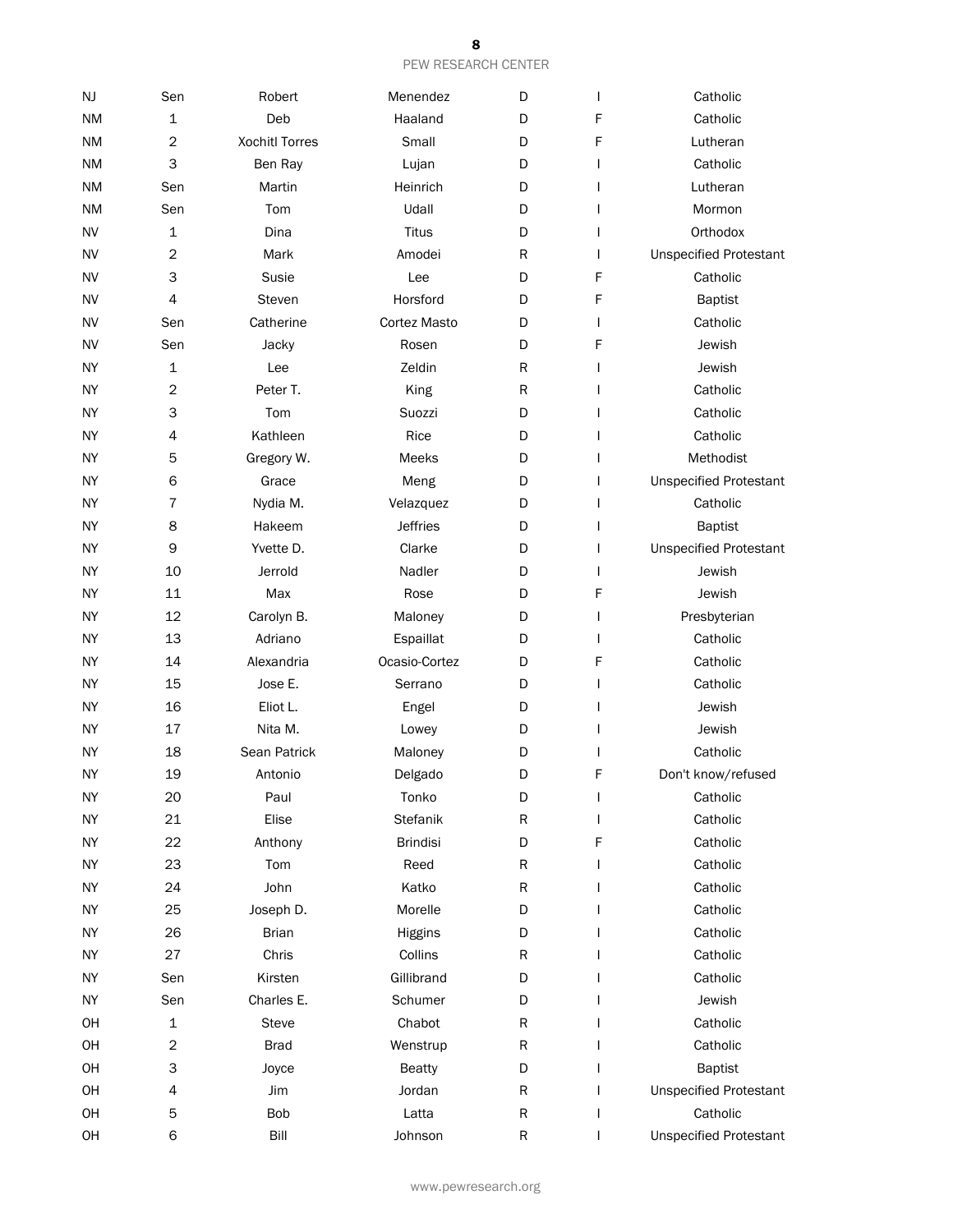| OH | 7              | <b>Bob</b>   | Gibbs          | R           |              | Methodist                     |
|----|----------------|--------------|----------------|-------------|--------------|-------------------------------|
| OH | 8              | Warren       | Davidson       | R           |              | <b>Unspecified Protestant</b> |
| OH | 9              | Marcy        | Kaptur         | D           | $\mathsf{l}$ | Catholic                      |
| OH | 10             | Michael R.   | Turner         | R           | $\mathbf{I}$ | <b>Unspecified Protestant</b> |
| OH | 11             | Marcia L.    | Fudge          | D           | $\mathbf{I}$ | <b>Baptist</b>                |
| OH | 12             | Troy         | Balderson      | R           | $\mathsf{l}$ | <b>Unspecified Protestant</b> |
| OH | 13             | Tim          | Ryan           | D           |              | Catholic                      |
| OH | 14             | David        | Joyce          | R           |              | Catholic                      |
| OH | 15             | <b>Steve</b> | <b>Stivers</b> | R           |              | Methodist                     |
| OН | 16             | Anthony      | Gonzalez       | $\mathsf R$ | F            | Catholic                      |
| OH | Sen            | Sherrod      | <b>Brown</b>   | D           | $\mathbf{I}$ | Lutheran                      |
| OH | Sen            | Rob          | Portman        | $\mathsf R$ |              | Methodist                     |
| OK | $\mathbf 1$    | Kevin        | Hern           | $\mathsf R$ | $\mathsf{l}$ | <b>Unspecified Protestant</b> |
| OK | $\overline{2}$ | Markwayne    | Mullin         | R           | L            | Pentecostal                   |
| OK | 3              | Frank D.     | Lucas          | $\mathsf R$ |              | <b>Baptist</b>                |
| OK | 4              | Tom          | Cole           | R           |              | Methodist                     |
| OK | 5              | Kendra       | Horn           | D           | F            | <b>Unspecified Protestant</b> |
| OK | Sen            | James M.     | Inhofe         | R           | T            | Presbyterian                  |
| OK | Sen            | James        | Lankford       | R           | $\mathsf{l}$ | <b>Baptist</b>                |
| 0R | $\mathbf 1$    | Suzanne      | Bonamici       | D           |              | Don't know/refused            |
| 0R | $\overline{2}$ | Greg         | Walden         | R           |              | Anglican/Episcopal            |
| 0R | 3              | Earl         | Blumenauer     | D           | $\mathsf{l}$ | Don't know/refused            |
| 0R | 4              | Peter A.     | DeFazio        | D           | ı            | Catholic                      |
| 0R | 5              | Kurt         | Schrader       | D           |              | Anglican/Episcopal            |
| 0R | Sen            | Jeff         | Merkley        | D           |              | Lutheran                      |
| 0R | Sen            | Ron          | Wyden          | D           |              | Jewish                        |
| PA | $\mathbf 1$    | <b>Brian</b> | Fitzpatrick    | R           |              | Catholic                      |
| PA | $\mathbf 2$    | Brendan F.   | <b>Boyle</b>   | D           |              | Catholic                      |
| PA | 3              | Dwight       | Evans          | D           |              | <b>Baptist</b>                |
| PA | 4              | Madeleine    | Dean           | D           | F            | Catholic                      |
| PA | 5              | Mary Gay     | Scanlon        | D           | I            | Catholic                      |
| PA | 6              | Chrissy      | Houlahan       | D           | F            | Don't know/refused            |
| PA | 7              | Susan        | Wild           | D           | $\mathbf{I}$ | Jewish                        |
| PA | 8              | Matt         | Cartwright     | D           | $\mathsf{I}$ | Catholic                      |
| PA | 9              | Dan          | Meuser         | R           | F            | Catholic                      |
| PA | 10             | Scott        | Perry          | ${\sf R}$   | $\mathbf{I}$ | <b>Unspecified Protestant</b> |
| PA | 11             | Lloyd K.     | Smucker        | ${\sf R}$   | $\mathsf{l}$ | Lutheran                      |
| PA | 12             | Tom          | Marino         | ${\sf R}$   | I            | Catholic                      |
| PA | 13             | John         | Joyce          | R           | F            | Catholic                      |
| PA | 14             | Guy          | Reschenthaler  | R           | F            | <b>Unspecified Protestant</b> |
| PA | 15             | Glenn        | Thompson       | ${\sf R}$   | $\mathbf{I}$ | <b>Unspecified Protestant</b> |
| PA | 16             | Mike         | Kelly          | R           |              | Catholic                      |
| PA | 17             | Conor        | Lamb           | D           |              | Catholic                      |
| PA | 18             | Mike         | Doyle          | D           |              | Catholic                      |
| PA | Sen            | <b>Bob</b>   | Casey          | D           |              | Catholic                      |
| PA | Sen            | Patrick J.   | Toomey         | ${\sf R}$   |              | Catholic                      |
| RI | $\mathbf 1$    | David        | Cicilline      | D           | $\mathsf{l}$ | Jewish                        |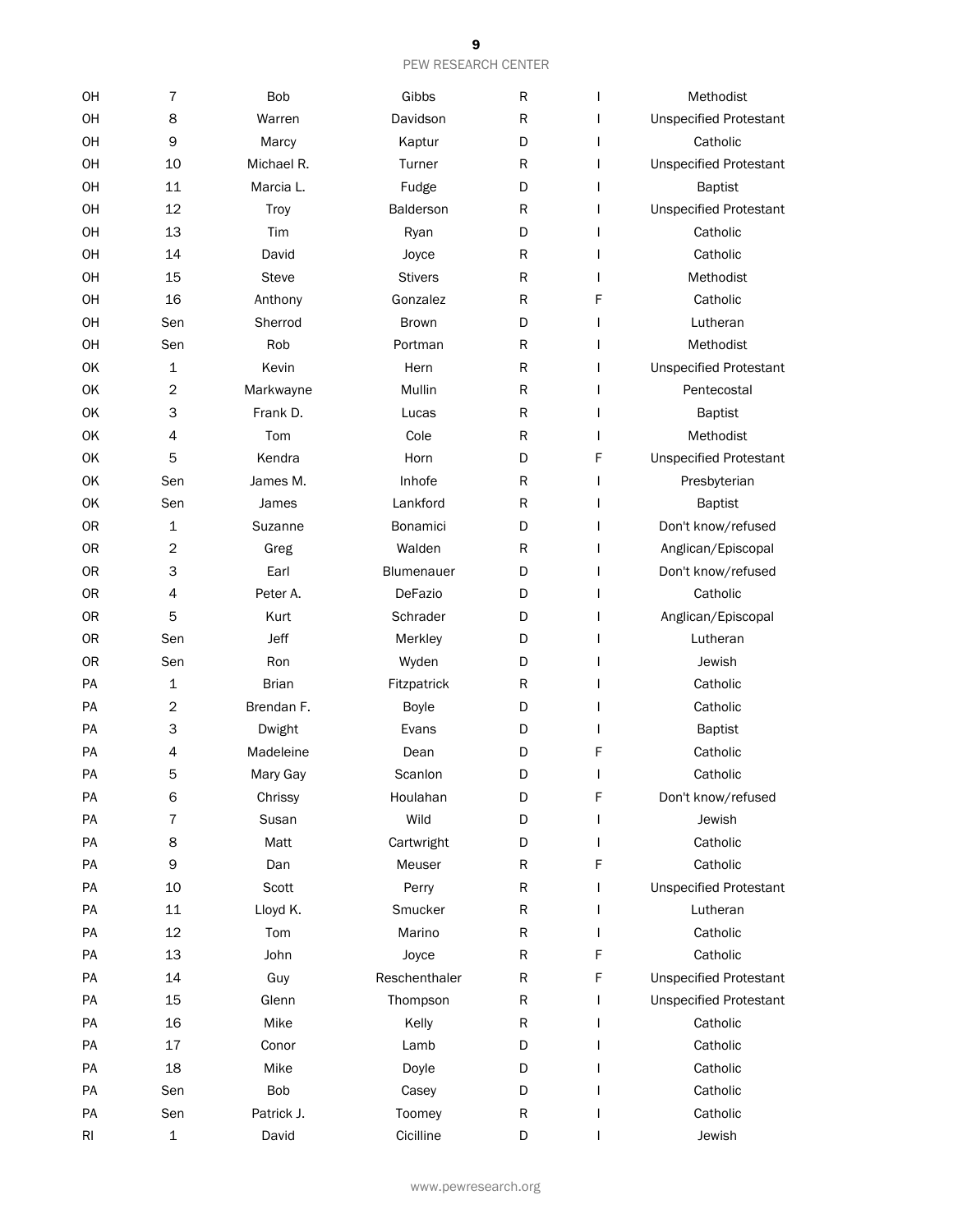| R <sub>l</sub> | $\overline{c}$ | Jim        | Langevin          | D         |              | Catholic                      |
|----------------|----------------|------------|-------------------|-----------|--------------|-------------------------------|
| RI             | Sen            | Jack       | Reed              | D         |              | Catholic                      |
| R <sub>l</sub> | Sen            | Sheldon    | Whitehouse        | D         | I.           | Anglican/Episcopal            |
| SC             | 1              | Joe        | Cunningham        | D         | F            | <b>Unspecified Protestant</b> |
| SC             | $\overline{c}$ | Joe        | Wilson            | R         | I            | Presbyterian                  |
| SC             | 3              | Jeff       | Duncan            | R         |              | <b>Baptist</b>                |
| SC             | 4              | William R. | <b>Timmons IV</b> | R         | F            | <b>Unspecified Protestant</b> |
| SC             | 5              | Ralph      | Norman            | R         | T            | Presbyterian                  |
| SC             | 6              | James E.   | Clyburn           | D         | I            | Methodist                     |
| SC             | 7              | Tom        | Rice              | R         |              | Anglican/Episcopal            |
| SC             | Sen            | Lindsey    | Graham            | R         |              | <b>Baptist</b>                |
| SC             | Sen            | Tim        | Scott             | R         |              | <b>Unspecified Protestant</b> |
| <b>SD</b>      | At-Large       | Dusty      | Johnson           | R         | F            | <b>Unspecified Protestant</b> |
| SD             | Sen            | Mike       | Rounds            | R         | $\mathsf{I}$ | Catholic                      |
| <b>SD</b>      | Sen            | John       | Thune             | R         |              | <b>Unspecified Protestant</b> |
| ΤN             | 1              | Phil       | Roe               | R         |              | Methodist                     |
| <b>TN</b>      | $\overline{c}$ | Tim        | <b>Burchett</b>   | R         | F            | Presbyterian                  |
| <b>TN</b>      | 3              | Chuck      | Fleischmann       | R         |              | Catholic                      |
| ΤN             | 4              | Scott      | <b>DesJarlais</b> | R         |              | Anglican/Episcopal            |
| <b>TN</b>      | 5              | Jim        | Cooper            | D         |              | Anglican/Episcopal            |
| <b>TN</b>      | 6              | John W.    | Rose              | R         | F            | <b>Unspecified Protestant</b> |
| <b>TN</b>      | 7              | Mark E.    | Green             | R         | F            | <b>Unspecified Protestant</b> |
| <b>TN</b>      | 8              | David      | Kustoff           | R         |              | Jewish                        |
| ΤN             | 9              | Steve      | Cohen             | D         |              | Jewish                        |
| ΤN             | Sen            | Lamar      | Alexander         | R         |              | Presbyterian                  |
| <b>TN</b>      | Sen            | Marsha     | Blackburn         | R         | F            | Presbyterian                  |
| <b>TX</b>      | 1              | Louie      | Gohmert           | R         | $\mathbf{I}$ | <b>Baptist</b>                |
| <b>TX</b>      | $\mathbf 2$    | Daniel     | Crenshaw          | R         | F            | Methodist                     |
| ТX             | 3              | Van        | Taylor            | R         | F            | Anglican/Episcopal            |
| ТX             | 4              | John       | Ratcliffe         | R         | $\mathbf{I}$ | Catholic                      |
| <b>TX</b>      | 5              | Lance      | Gooden            | R         | F            | Congregationalist             |
| TX             | 6              | Ron        | Wright            | R         | F            | Catholic                      |
| TX             | $\overline{7}$ | Lizzie     | Fletcher          | D         | F            | Methodist                     |
| <b>TX</b>      | 8              | Kevin      | <b>Brady</b>      | R         | J.           | Catholic                      |
| <b>TX</b>      | $\mathsf 9$    | AI         | Green             | D         | L            | <b>Baptist</b>                |
| <b>TX</b>      | 10             | Michael    | McCaul            | R         |              | Catholic                      |
| TX             | $11\,$         | K. Michael | Conaway           | R         |              | <b>Baptist</b>                |
| TX             | 12             | Kay        | Granger           | R         |              | Methodist                     |
| <b>TX</b>      | 13             | Mac        | Thornberry        | R         | $\mathbf{I}$ | Presbyterian                  |
| <b>TX</b>      | 14             | Randy      | Weber             | ${\sf R}$ | $\mathbf{I}$ | <b>Baptist</b>                |
| TX             | 15             | Vicente    | Gonzalez          | D         | $\mathbf{I}$ | Catholic                      |
| TX             | 16             | Veronica   | Escobar           | D         | F            | Catholic                      |
| TX             | $17\,$         | Bill       | Flores            | R         | I            | <b>Baptist</b>                |
| TX             | 18             | Sheila     | Jackson Lee       | D         | $\mathbf{I}$ | Adventist                     |
| TX             | 19             | Jodey C.   | Arrington         | ${\sf R}$ | $\mathbf{I}$ | Presbyterian                  |
| <b>TX</b>      | 20             | Joaquin    | Castro            | D         | $\mathbf{I}$ | Catholic                      |
| ТX             | 21             | Chip       | Roy               | R         | F            | <b>Baptist</b>                |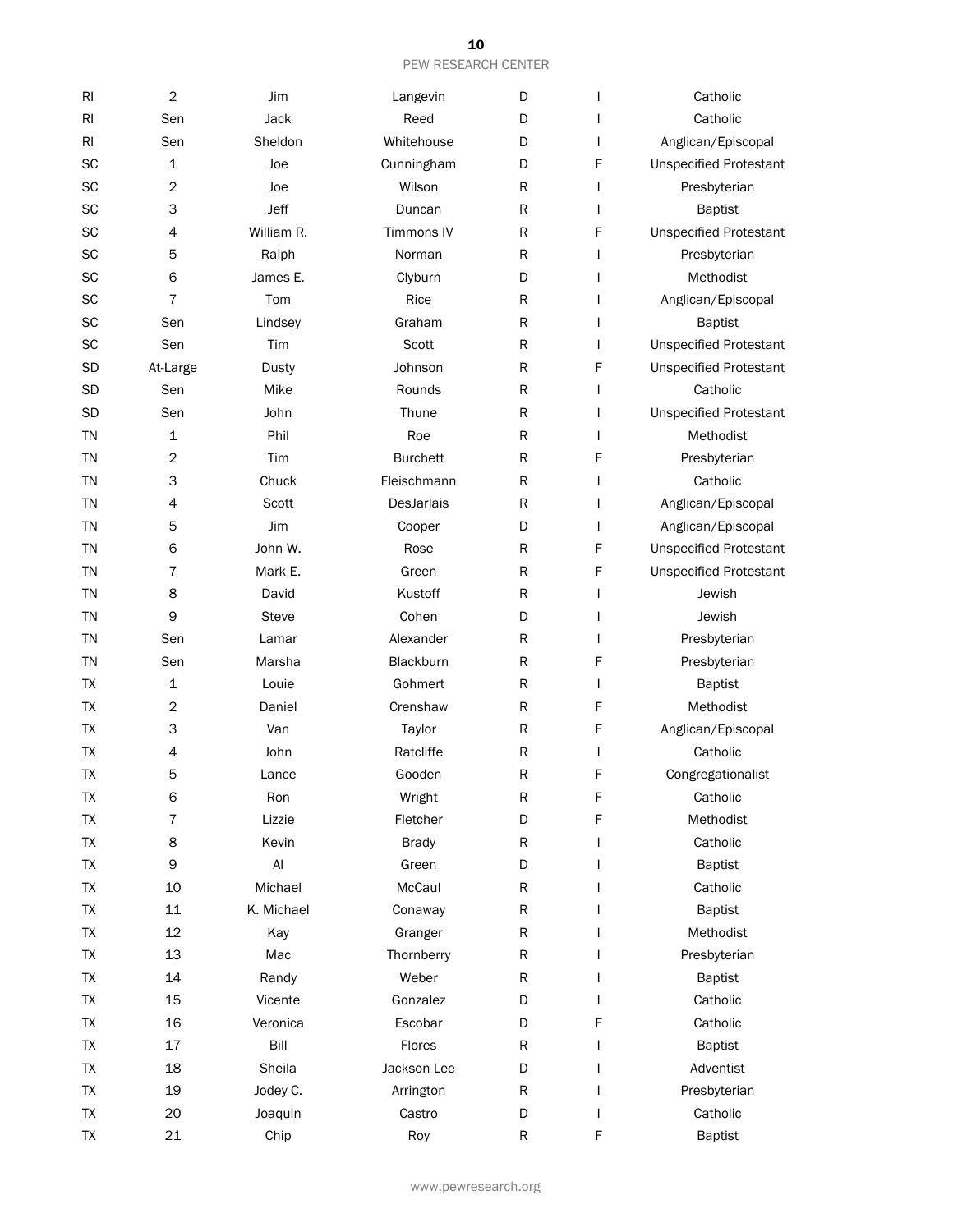| <b>TX</b> | 22             | Pete                 | Olson                   | R           | ı            | Methodist                     |
|-----------|----------------|----------------------|-------------------------|-------------|--------------|-------------------------------|
| TX        | 23             | Will                 | Hurd                    | ${\sf R}$   | $\mathbf{I}$ | <b>Unspecified Protestant</b> |
| <b>TX</b> | 24             | Kenny                | Marchant                | ${\sf R}$   | L            | Holiness                      |
| <b>TX</b> | 25             | Roger                | Williams                | R           | L            | <b>Unspecified Protestant</b> |
| <b>ΤΧ</b> | 26             | Michael C.           | <b>Burgess</b>          | ${\sf R}$   | $\mathbf{I}$ | Anglican/Episcopal            |
| <b>TX</b> | 27             | Michael              | Cloud                   | ${\sf R}$   | $\mathbf{I}$ | <b>Unspecified Protestant</b> |
| <b>TX</b> | 28             | Henry                | Cuellar                 | D           | $\mathbf{I}$ | Catholic                      |
| <b>TX</b> | 29             | Sylvia R.            | Garcia                  | D           | F            | Catholic                      |
| TX        | 30             | <b>Eddie Bernice</b> | Johnson                 | D           | $\mathbf{I}$ | <b>Baptist</b>                |
| <b>ΤΧ</b> | 31             | John                 | Carter                  | $\mathsf R$ | $\mathbf{I}$ | Lutheran                      |
| <b>TX</b> | 32             | Colin                | Allred                  | D           | F            | Methodist                     |
| <b>TX</b> | 33             | Marc                 | Veasey                  | D           | L            | <b>Baptist</b>                |
| <b>TX</b> | 34             | Filemon              | Vela                    | D           | $\mathbf{I}$ | Catholic                      |
| <b>TX</b> | 35             | Lloyd                | Doggett                 | D           |              | Methodist                     |
| TX        | 36             | <b>Brian</b>         | <b>Babin</b>            | R           | I            | <b>Baptist</b>                |
| TX        | Sen            | John                 | Cornyn                  | R           |              | Nondenom. Protestant          |
| <b>TX</b> | Sen            | Ted                  | Cruz                    | R           |              | <b>Baptist</b>                |
| UT        | 1              | Rob                  | Bishop                  | ${\sf R}$   |              | Mormon                        |
| UT        | $\overline{c}$ | Chris                | <b>Stewart</b>          | ${\sf R}$   |              | Mormon                        |
| UT        | 3              | John                 | Curtis                  | R           |              | Mormon                        |
| UT        | 4              | Ben                  | McAdams                 | D           | F            | Mormon                        |
| UT        | Sen            | Mike                 | Lee                     | R           | $\mathbf{I}$ | Mormon                        |
| UT        | Sen            | Mitt                 | Romney                  | R           | F            | Mormon                        |
| VA        | 1              | Rob                  | Wittman                 | R           | $\mathbf{I}$ | Anglican/Episcopal            |
| VA        | $\overline{c}$ | Elaine               | Luria                   | D           | F            | Jewish                        |
| VA        | 3              | Robert C.            | Scott                   | D           | $\mathbf{I}$ | Anglican/Episcopal            |
| VA        | 4              | A. Donald            | McEachin                | D           | $\mathbf{I}$ | <b>Baptist</b>                |
| VA        | 5              | Denver               | Riggleman               | R           | F            | Nondenom. Protestant          |
| VA        | 6              | Ben                  | Cline                   | R           | F            | Catholic                      |
| VA        | 7              | Abigail              | Spanberger              | D           | F            | <b>Unspecified Protestant</b> |
| VA        | 8              | Donald S.            | Beyer Jr.               | D           | $\mathbf{I}$ | Anglican/Episcopal            |
| VA        | 9              | Morgan               | Griffith                | R           | $\mathbf{I}$ | <b>Unspecified Protestant</b> |
| VA        | 10             | Jennifer             | Wexton                  | D           | F            | Don't know/refused            |
| VA        | 11             | Gerald E.            | Connolly                | D           | L            | Catholic                      |
| VA        | Sen            | Tim                  | Kaine                   | D           | L            | Catholic                      |
| VA        | Sen            | Mark                 | Warner                  | D           |              | Presbyterian                  |
| VT        | At-Large       | Peter                | Welch                   | D           |              | Catholic                      |
| VT        | Sen            | Patrick J.           | Leahy                   | D           |              | Catholic                      |
| VT        | Sen            | <b>Bernie</b>        | Sanders                 | T           |              | Jewish                        |
| WA        | 1              | Suzan                | DelBene                 | D           |              | Anglican/Episcopal            |
| WA        | $\overline{c}$ | Rick                 | Larsen                  | D           | $\mathbf{I}$ | Methodist                     |
| WA        | 3              | Jaime                | Herrera Beutler         | R           | I.           | <b>Unspecified Protestant</b> |
| WA        | 4              | Dan                  | Newhouse                | R           | $\mathbf{I}$ | Presbyterian                  |
| WA        | 5              | Cathy                | <b>McMorris Rodgers</b> | R           | L            | Nondenom. Protestant          |
| <b>WA</b> | 6              | Derek                | Kilmer                  | D           | $\mathbf{I}$ | Methodist                     |
| WA        | 7              | Pramila              | Jayapal                 | D           |              | Don't know/refused            |
| WA        | 8              | Kim                  | Schrier                 | D           | F            | Jewish                        |